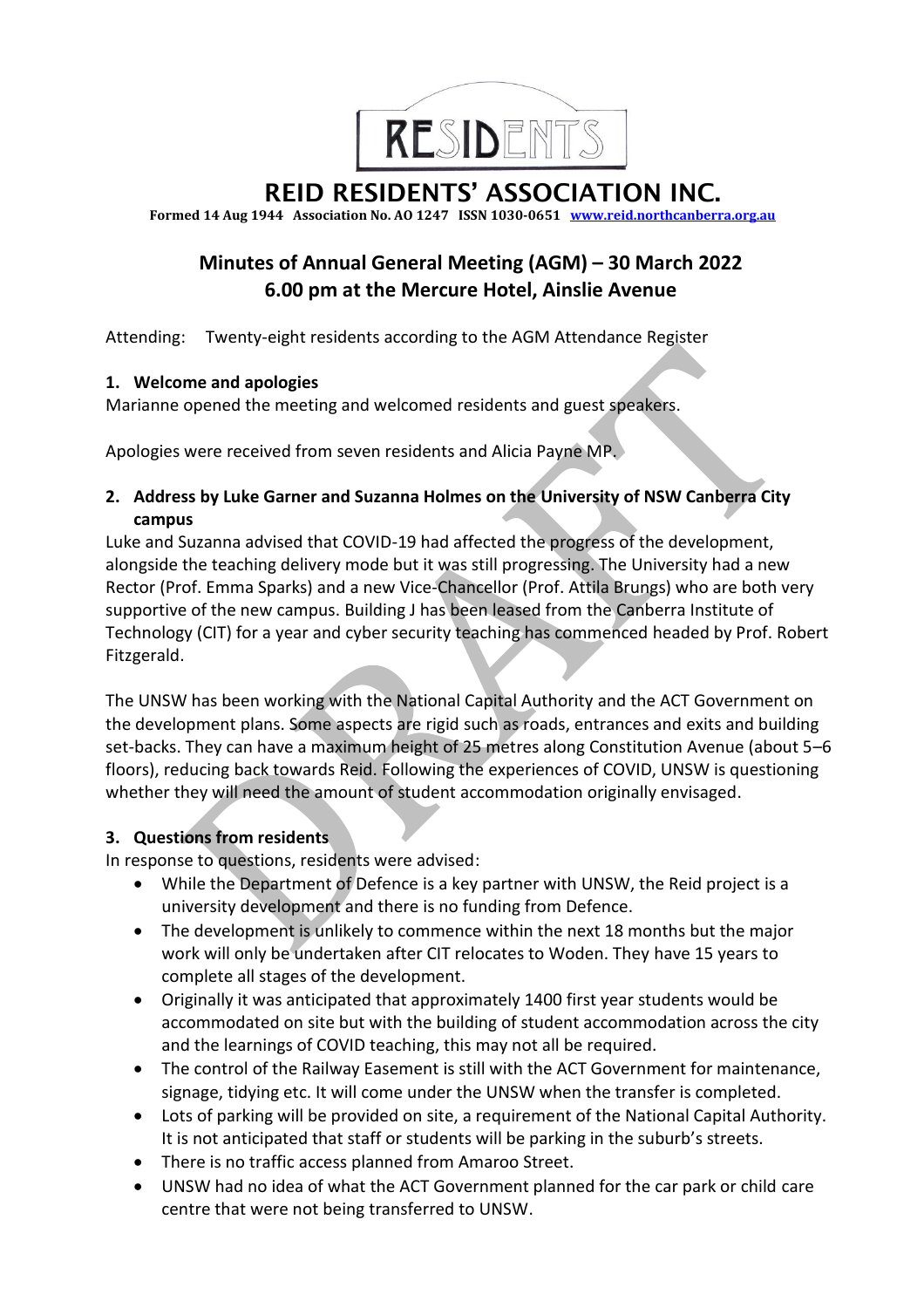## **4. Address by Philip Leeson on the ACT Heritage Advisory Service**

Philip advised that the role of the Heritage Advisory Service was to provide householders with advice as to what they could do with their existing property/proposed property purchase. His business has been contracted by the ACT Government to provide this service. Philip advised that intention of the Heritage Act was for it to be written for the layman but parts have not been written particularly well and needs interpretation.

Issues that often arose included:

- Property set-backs with extensions at the rear of the property and behind the building line.
- Plot ratio of building to permeable garden on the site 27.5 percent for building and 40 percent for landscaping.
- Gates not allowed in front hedges.
- Windows can only be replaced like for like and the heritage Council are firm that the replacement windows have to pass the 'squint' test. Modern building rules require thicker glazing bars which do not look the same.
- Chimneys at the front and side of a property have to remain.
- Only corner blocks can have two driveways.
- Trees over six metres are protected in heritage areas, in the rest of the city it is 12 metres before they are protected.
- Mandatory requirements were fixed but discretionary requirements could be explored.
- The Heritage Council put it on the internet that they prefer solar panels to be on the side of a property.

## **5. Questions from Residents**

In response to questions, residents were advised:

- The 10 or so unidentified properties within the Reid Precinct were not subject to all the requirements of the suburb's heritage listing e.g. a replacement building did not have to be like for like to the original but it had to consider the neighbourhood and streetscape and fit in with those nearby.
- His firm has a folder of house plans built by the Federal Capital Commission which can be inspected.
- Photographs were taken of the exterior of the recently demolished Mr Fluffy house in Reid as a historical record.
- It was difficult to monitor the plot ratios when property owners made further additions to their properties although it was already build up to the maximum permitted under the guidelines.

## **6. Agreement of minutes of AGM of 30 March 2021**

The minutes of the meeting on 30 March 2021 were agreed by those in attendance. Formal acceptance was proposed by Sue Lynskey and seconded by Sue Byrne and confirmed by those present.

## **7. Matters Arising**

No matters were arising.

## **8. Report from President of Reid Residents' Association**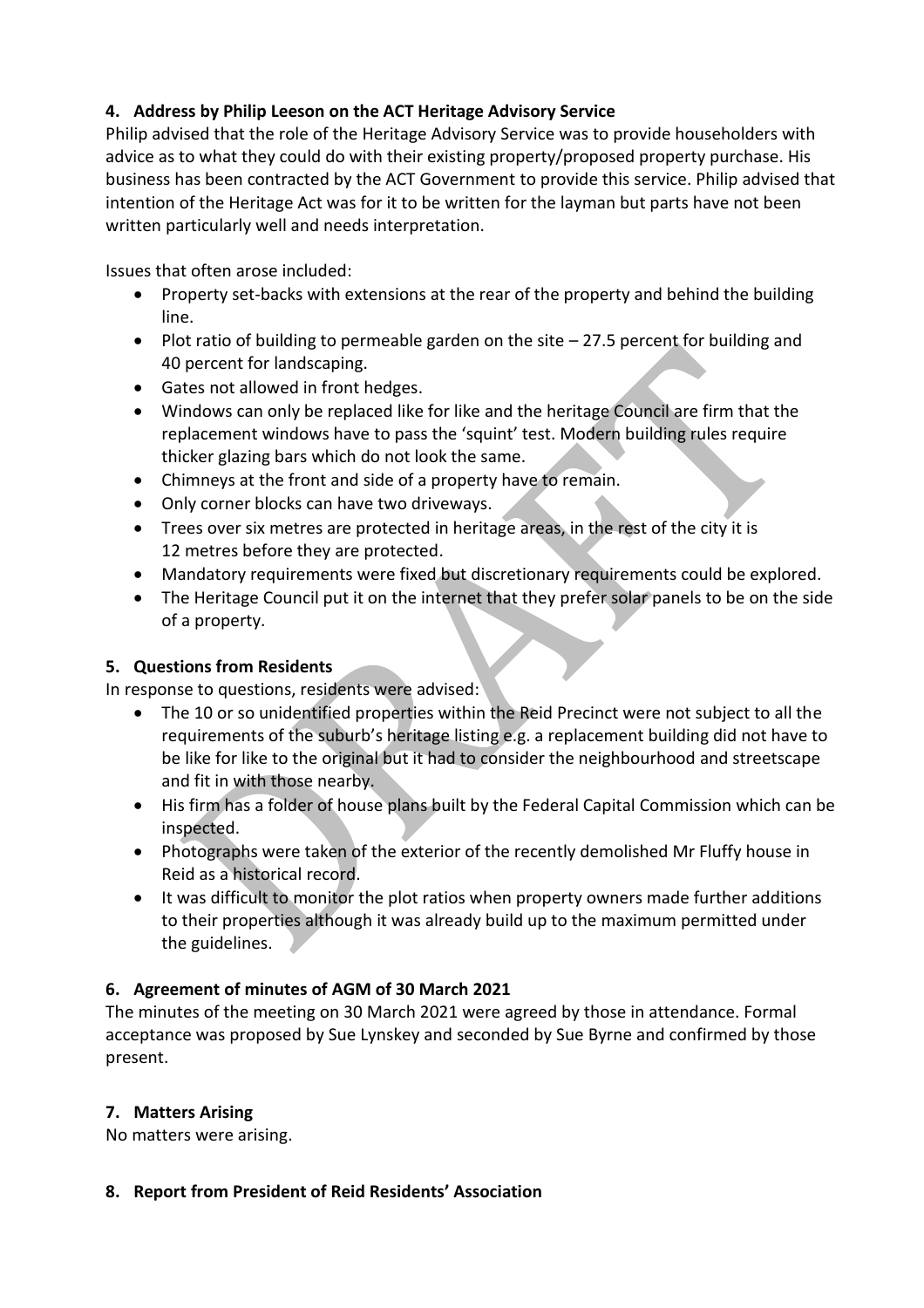Marianne provided her President's Report. She advised that the full report was available at the back of the room for members present and would be posted on the Association's website Marianne noted the retirement of Derk Swieringa's retirement from the role of Treasurer and Public Officer for many years and thanked him for his valuable input to the Association. She also noted the retirement of Warren Nicholls from the Committee and wished him and Jo, a former RRA Secretary, well for their future. She noted that four newsletters had been issued during the year; the 'Welcome' packs had been revised and were being distributed to new residents; and that the Committee had been in correspondence with Minister Steel and the MLAs over various matters appertaining to Reid including the election promise of funding for Reid under the Age Friendly Program (copies of the letters were available at the back of the room).

Marianne advised that she wished to focus on two issues – the 'Rockite' pebble pillar posts and the 2022 ACT Heritage Festival.

## *The 'Rockite' pebble pillar posts:*

Seven posts had been conserved this year with funding received from an ACT Heritage Grant and from Transport Canberra and City Services (TCCS). Marianne thanked the Reid residents who had volunteered to help the Committee members to paint the panels on the posts. We hope to be able to conserve the remaining posts in Reid, along with those in Braddon and Ainslie and will be seeking funding via a grant from the ACT Heritage Unit in the 2022–23 funding round. The TCCS had advised these posts were now considered surplus to requirements; however, they are noted on the ACT heritage listing for Reid as part of the original street furniture. The ACT Heritage Unit consider they are part of Canberra's heritage. Negotiations are continuing at this time between the government departments.

## *The Roaring 20s in Reid:*

Planning is well advanced for our event in this year's ACT Heritage Festival 'Curiosity'. The Tennis Club are putting on a match using wooden tennis racquets, a jazz band, Ainslie Primary School's cake stall, swing dancing and a static display of classic cars had been arranged. Walks to the completed pebble posts would be offered. Marianne expressed her thanks to Robyn, Roy and Molly for their help.

Acceptance of the President's Report was proposed by Robyn Bergin and seconded by Gary Fan.

## **9. Report from Treasurer and adoption of 2021 financial statements**

In the absence of Treasurer Derk Swieringa, Amanda gave his report. She advised that the Association had \$10,692.55 in the bank. The Association had received \$24,000 in grants to conserve the pebble posts, \$15,000 was received in 2020 and \$9,000 in 2021. All but \$754.20 had been expended in 2021 and remains to be paid. Our other major expense was the cost of printing and maintenance of our website which was \$565.26.

Acceptance of the Treasurer's Report was proposed by Robyn Bergin and seconded by Pamela Henderson.

## **10. Appointment of Auditor**

Scott McAllister has been the Association's auditor. Chris Freeman proposed that Scott be appointed as the auditor for 2022 and seconded by Graham Carter.

## **11. Election of President, Secretary, Treasurer, Public Officer and Committee**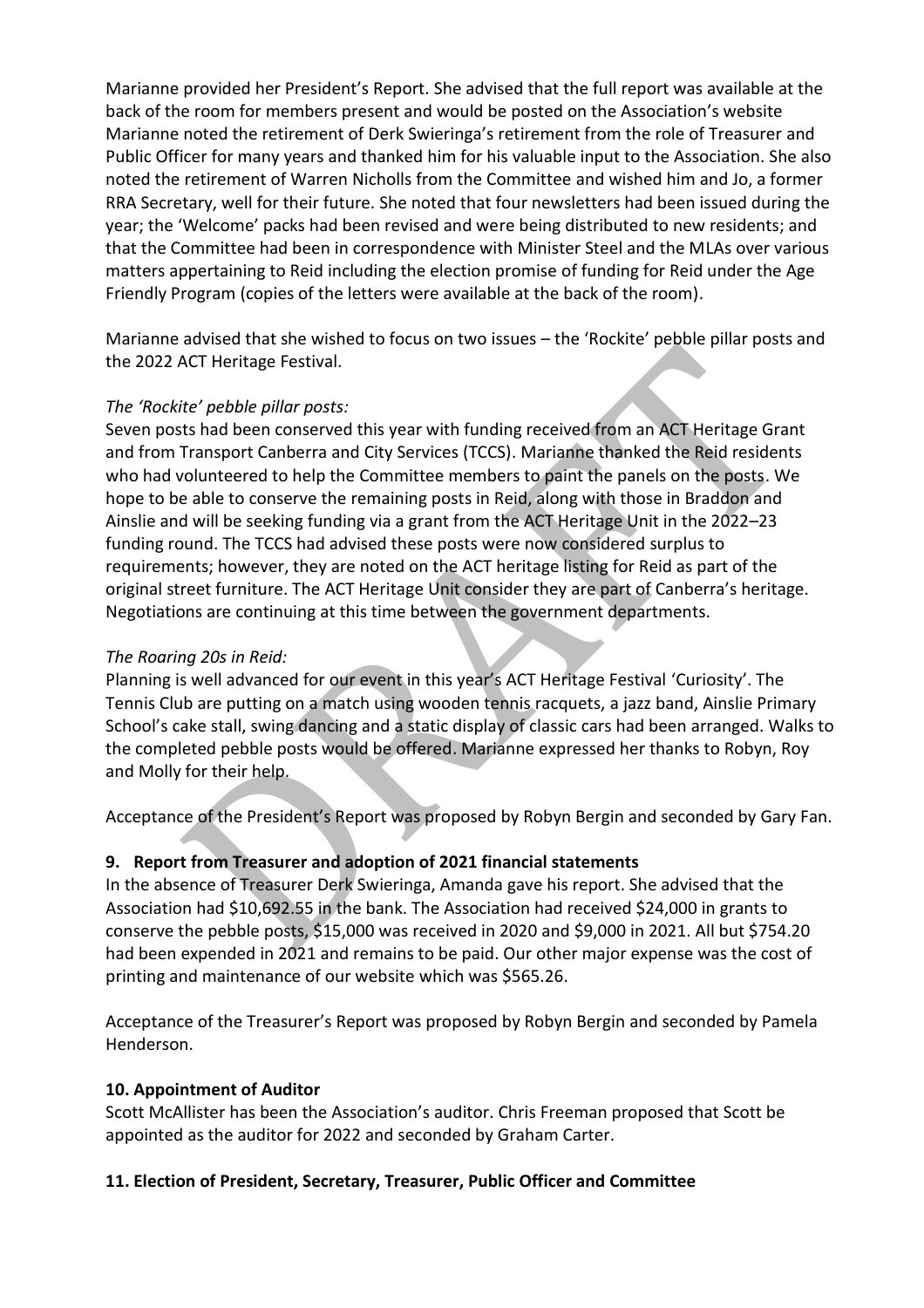Marianne handed the meeting over to Reid resident Gary Fan for the election of officers. Gary advised that nominations had been received for Marianne, Amanda, Sue, Robyn, Roy, Molly and John and were confirmed by consensus as the new Committee members.

## **12. Any other business**

There was no other business and Marianne closed the meeting, thanking residents for their attendance.

**RRA Committee 2022–23 Contact via: info@reid.northcanberra.org.au** President: Marianne Albury-Colless, Secretary: Amanda Reynolds Treasurer & Public Officer: Robyn Bergin Committee: Sue Byrne, John Henderson, Molly Henman, Roy Jordan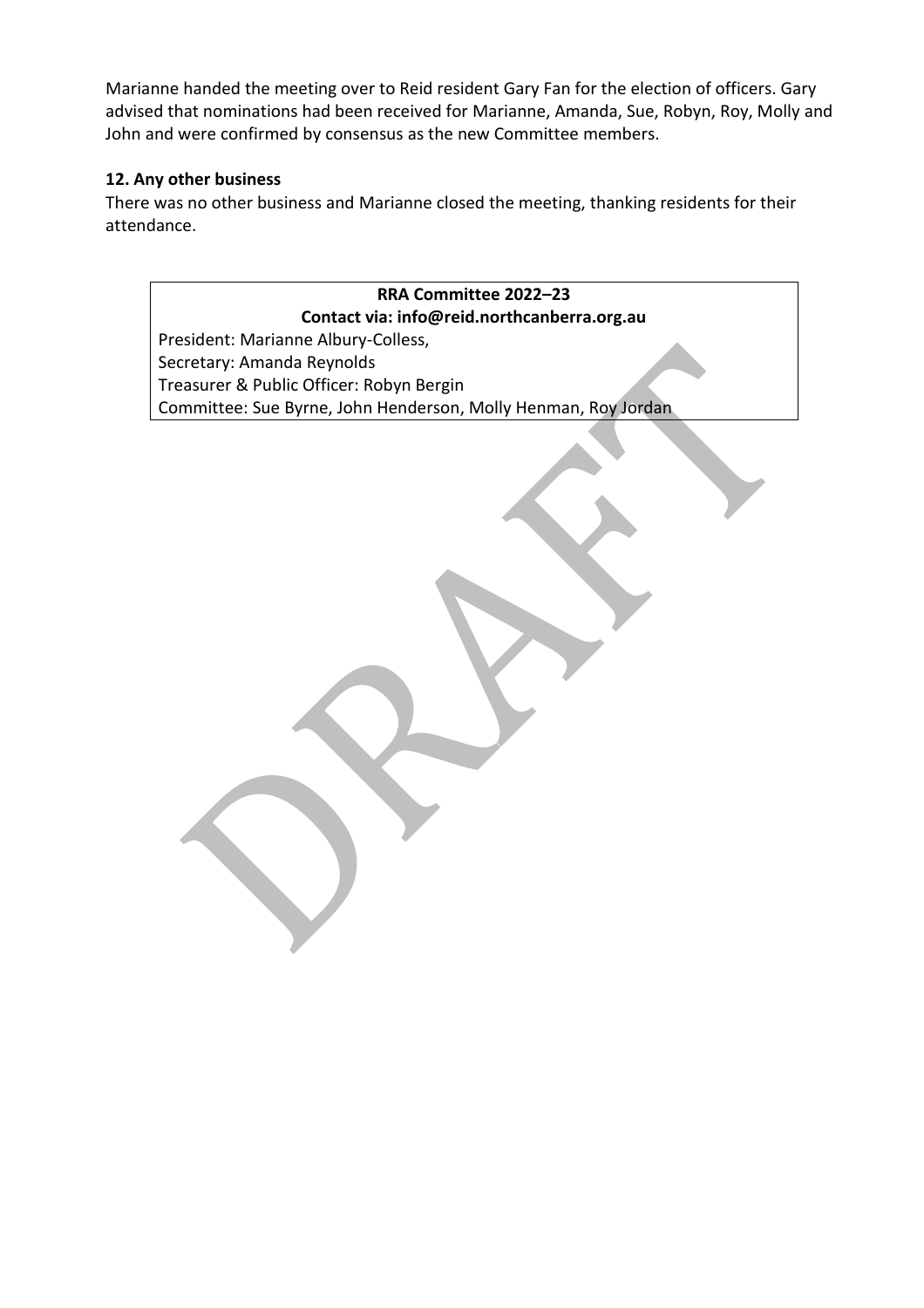

REID RESIDENTS' ASSOCIATION INC. AO 1247 info@reid.northcanberra.org.au

**PRESIDENT'S REPORT 2021-22**

1. I wish to thank the team, the RRA Committee, who provides sound advice and support at all times. Reid is lucky indeed to have such civic-minded people, who delight in living in this suburb and have committed time and energy for some 77 years.

I would particularly like to acknowledge Derk Swieringa's retirement from the Treasurer & public Officer position. Derk has diligently kept the books & provided huge support for the heritage values of the Reid Precinct for over a decade. We wish you well and will miss your valuable input & commonsense approach over the many years.

We also note the retirement from the Committee of Warren Nichols. Warren and Jo Nichols were long term residents of Reid and opened their residence and garden in the Open Houses and Gardens National Trust (ACT) and RRA joint event in 2019. Jo served as RRA Committee Secretary for many years and Warren's knowledge of Reid and Heritage was formidable. We wish them both the very best for the future.

## **2. Activities**

## *i. Reviving Inner North's Pillar Signposts Phase 1 Reid & Braddon*

We are thrilled to have completed the project 'Reviving Inner North's Pillar signposts. Phase I comprised seven of these 'Rockite' pebble pillar posts. This project was made possible with an ACT Government Heritage Grant with supporting funds from Transport Canberra and City Services (TCCS). The assistance from Warren Nicholls with this project must be noted.

The major conservation work was undertaken by Gillian Mitchell, Senior Conservator, Conservation Works Pty Ltd. You may have noticed the posts looking revived and refreshed as a result of her expertise. Many thanks go to the stalwart volunteers who, in the last few weeks, painted the posts' street name panels with honourable mention to Pauline, David, Robyn & thank you too, to Irene who also volunteered. Unfortunately, rain interfered, yet again, when you were available to help. Three committee members also assisted with painting: Sue Byrne, Robyn Bergin and myself. Robyn Bergin definitely did the lion's share, painting 3 panels to my 1 for each of our three posts.

There are two remaining short posts in Reid to be conserved as part of Phase 2. We are hoping to work with Ainslie and Braddon residents to conserve the remaining Inner North streetscape elements & will apply this year for another grant to progress this conservation project.

*ii. Reid Walks, 2021 ACT Heritage Festival*

Two Reid walks were held in the: 'The Long and Short of Reid's Pebble Signposts' (11 April) and the 'Camino' Walk – no mountains, no cliffs!' (18 April). These walks were well received even if COVID-19 somewhat diminished the attendance. Holding these walks also was to comply with the Heritage Grant requirements.

## iii. RRA Newsletters

Four newsletters have been published and news updates when we think there's something important going on that can't wait until the next newsletter.

## *iv. The Roaring Twenties in Reid*

Preparation is well underway for the Reid entry into this year's Heritage Festival event on Sunday 10 April 12 to 3 pm. We are delighted to have help in turning back time with staging the following: